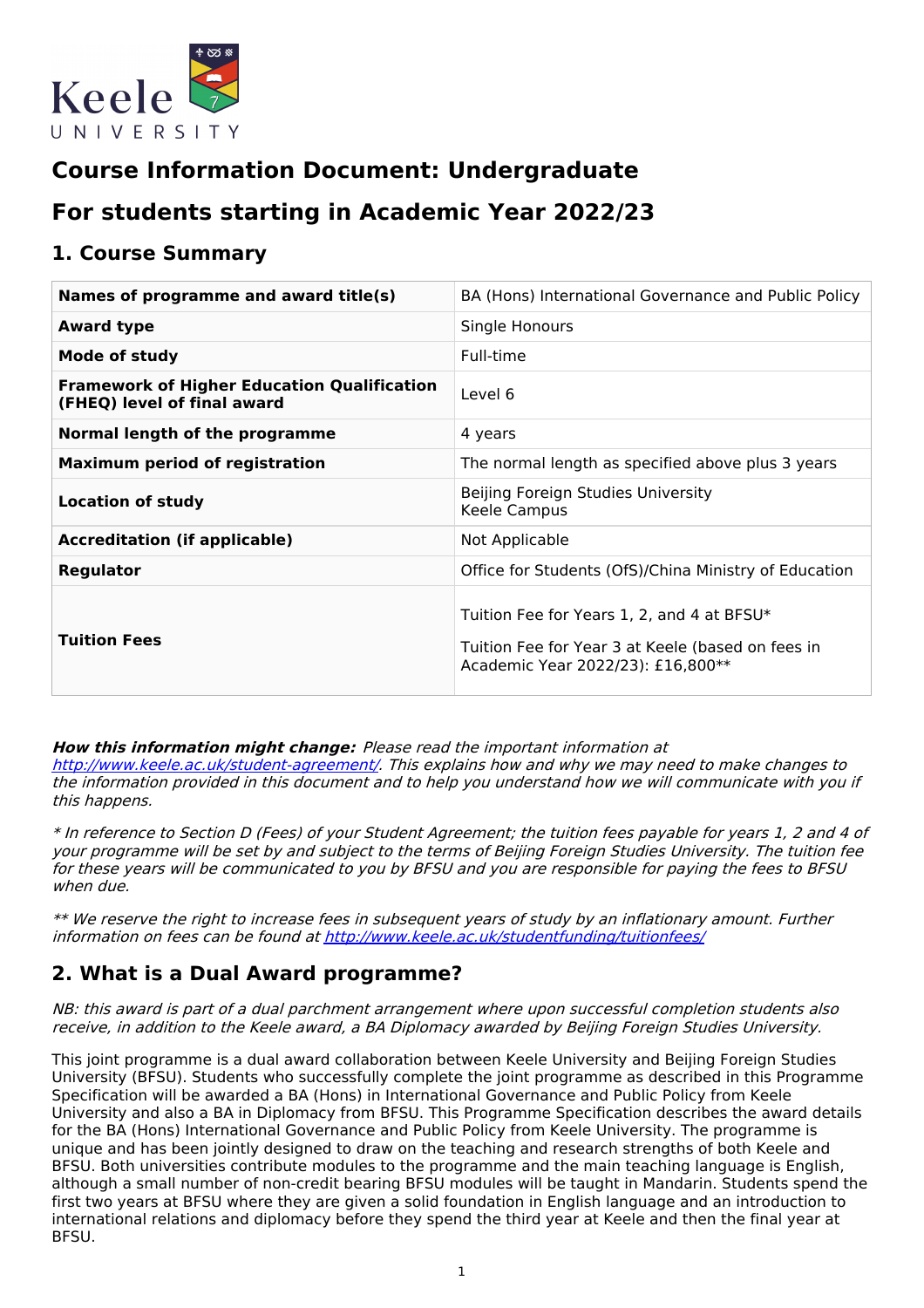# **3. Overview of the Programme**

The programme has been developed jointly between Keele and BFSU for students who want to specialise in the study of international issues in politics, business and law. It is particularly appropriate for students from China and other Asian countries who aspire to a career in international organisations or diplomatic services where use of English is expected. A key feature of the programme is that successful graduates of this programme will have gained invaluable experience of living and studying in two cultures, they will be able to demonstrate proficiency in Mandarin and English, and will have attributes suitable for a wide variety of potential careers in the international sphere.

The BA International Governance and Public Policy is an interdisciplinary programme combining elements of three subjects: international relations and diplomacy, international business and international law. This combination of academic subjects enables students to understand the major political, business and legal aspects of how international processes are organised and governed. International governance refers to the processes, rules and practices that govern the relationships between national governments and other groups, such as transnational corporations, international governmental organisations (e.g. the United Nations), and non-governmental organisations, such as environmental and human rights groups. Public policy describes the intra- and inter-organisational processes at work in relations between governments and international organisations, such as the International Court or World Trade Organization. The study of public policy involves understanding the regulations and laws that these bodies make. Students learn about how decisions are made collectively to solve international problems; they also learn to assess effectively different explanations of policy-making on international issues such as climate change, terrorism, security policy, and economic development.

The major discipline in this degree programme is international relations (IR). International relations is based on a range of other disciplines in the social sciences: politics, sociology and (international) law, and the humanities - primarily history. The political aspect of the subject analyses the distribution of resources. In examining the related questions of power, order, justice, conflict and legitimacy in the interaction of people, ideas and institutions, international relations is, however, different to other approaches to politics. Most analysis of national politics includes a study of what governments do, but because there is no government at the international level, international relations focuses on relations between states. IR explores the patterns of conflict and cooperation between states, international organisations and non-state actors such as transnational business corporations and civil society groups which make up the international political system.

International governance, as a subject, includes transnational trade, economic diplomacy and the system of rules that enable the global economy to function. By broadening the field of study beyond the core areas of international relations, the course examines how international business operates, how global interdependence is changing this, how international law regulates business and the global economy. This degree enables students to develop a wide-ranging understanding of international contexts and processes and has a focus on international governance and public policy at its core, including how these interact with business and law. This makes it distinct from the study of international relations as a single subject. This combination of subjects is designed to enable graduates to apply knowledge of international processes in ways that will be suitable for professional careers in many kinds of international organisations, within China and beyond.

### **Overview of the Programme Structure**

The first year of the degree concentrates on developing English Language skills as well as the independent study and research skills expected of university students. Students will also study introductory modules on global politics and business and management (in English) and undertake a small number of modules (non-Keele credit bearing) which are compulsory for all university students in China (in Mandarin).

In the second year students study international relations in more depth including modules that address major debates, such as whether states act mainly out of self-interest; how the economy shapes global politics; and how knowledge of modern history deepens our understanding of how international politics has changed. The business studies modules address the global context in which companies and firms function and the social and cultural influences on international business as well as its political context. Students therefore gain a foundation in the key debates in both international relations and international business. English language modules help students prepare for the year at Keele, using academic material from the main subjects to develop students' skills in the ways needed to study successfully in the United Kingdom.

In the meantime, students will also study modules offered by BFSU in Chinese political thinking and political system as well as its foreign policy. These modules will give the students a general understanding of the domestic political context and origins as to where and how China is engaging in world affairs. These modules will be offered either in English or bilingual format so as to give the students an enhanced exposure to an English-language environment.

In the third year students move to Keele University and will be integrated into its existing modules. The year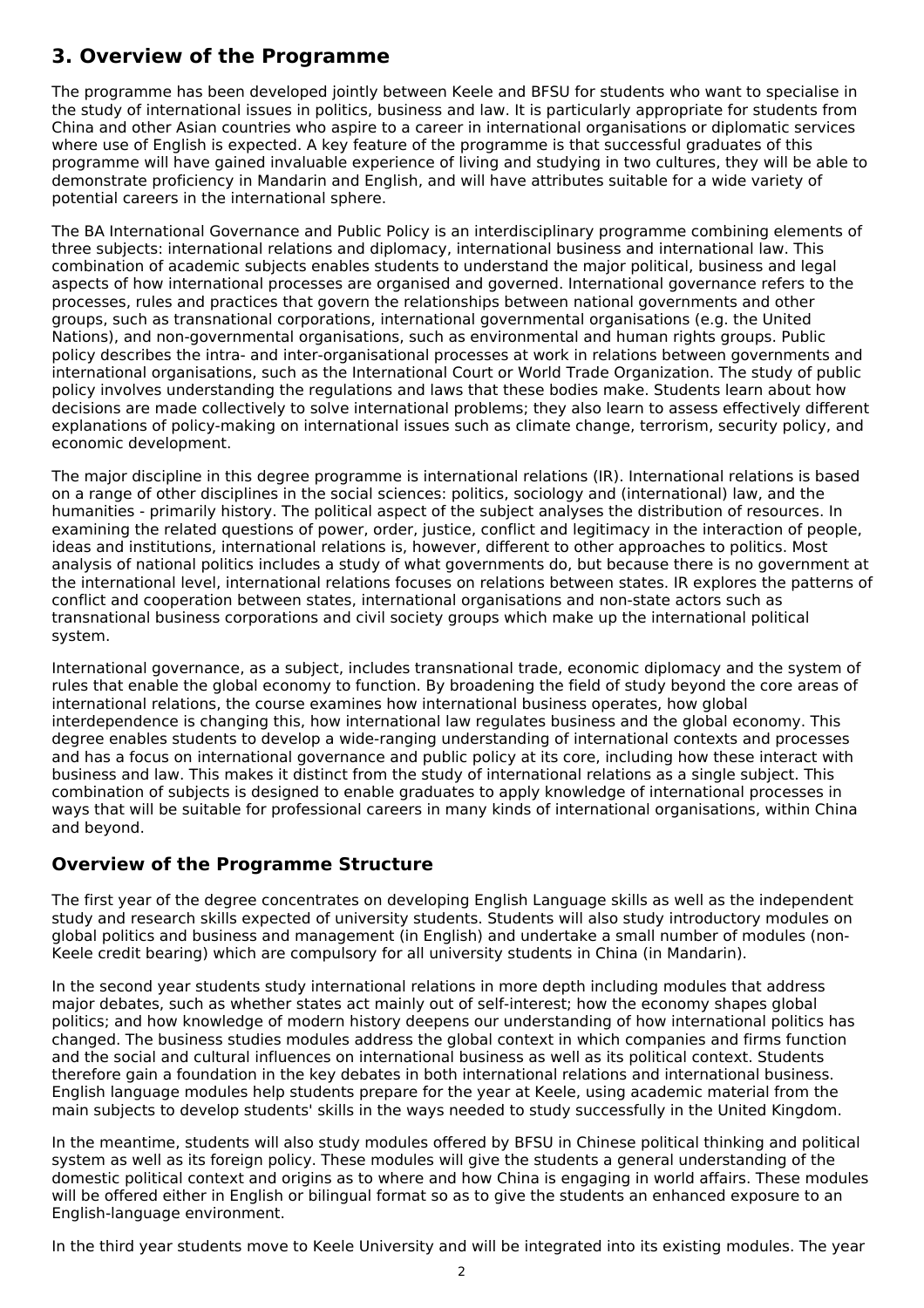at Keele is important not only for its academic content but in giving students experience of working in a different cultural context. Because they have already studied Keele modules at BFSU, the methods and approach to study will already be familiar but the programme includes a module in using English for Academic Purposes to support students in the transition into an English-language UK university. Through weekly close reading, discussion and critique, accompanied by writing and research exercises, this module will enable students to develop and practise the high-level academic skills that will enhance their learning.

International relations modules in this year address the roles and functions of international institutions, organisations and regimes in creating international governance and also examine the principles of foreign policy and diplomacy, comparing cases across history and states. A module on international law and public policy uses examples such as the question of which wars are illegal to explain how international law works in practice and a module from political science introduces students to the debates about how governments interact with business, trade unions and others to make public policy within nation-states. Modules on international business introduce the principles of the multinational corporation and assess the ethical and political dimensions of the governance of corporations. Finally, students will be able to choose between studying two regions: the politics of Eurasia, which deals with the impact of globalisation on the geopolitics of Eastern Europe and Central Asia and the Politics of the European Union, which provides the opportunity to study the operation of an international governmental organisation in detail.

In the fourth year, taught in Beijing, students deepen their knowledge of selected topics in international relations and business by studying subjects which reflect the specialist expertise and active research interests of members of staff from Keele and BFSU. In this year students will improve their knowledge in modules offered by BFSU in both international organisation theories and debates in UN peace and sustainable development. Students will also learn English reading and translation skills which are practical and necessary in their future desired career in international organisations and international affairs.

Students must carry out independent research and write a dissertation on a topic that is related to international governance and public policy. They work under the guidance of two supervisors who have appropriate expertise in the topic chosen by the student. Workshops during the third year at Keele will help to prepare students for the dissertation and they will be allocated a Keele supervisor and decide on their topic before they return to China. Once in Beijing they will be allocated a second supervisor who they will meet face to face during the autumn semester. Both the Keele and the Beijing supervisors will provide feedback on a portfolio plan for the dissertation before the final version is submitted. The ability to do independent research is an important skill in many professions and successful completion of the dissertation provides evidence of this.

Also in this year students select two modules from a choice of three. There are two modules on issues that are a source of major tension in international politics: terrorism and the work of intelligence agencies, or they can replace one of these two modules with a work placement module, which will be arranged in the summer when students return to Beijing. In the final semester, modules from Keele in international relations address the practical dilemmas in policy-making that diplomats face, the politics of the developing world and the nature of international development and a module on international business shows how cultural differences affect how business works in practice. The written dissertation will be assessed for the Keele award. In addition to this, BFSU will organize an oral defence of the students' dissertation and give its award to those who successfully pass the oral defence.

We encourage students to take an active role in the learning process and to explore the debates surrounding current issues on the agendas of international organisations such as the United Nations, non-governmental organisations such as Greenpeace, and the national government agencies involved in foreign policy. This ensures that the content of the programme remains relevant to students as it utilises on-going real-life cases to bring out essential features of international governance and public policy.

# **4. Aims of the programme**

The broad aims of the programme are to enable students to:

- Develop a range of cognitive, inter-cultural and social skills appropriate for working in fields such as diplomatic services, international governmental organisations and international business in China and other countries;
- Develop English language skills and practical diplomacy skills to a level that is appropriate for entry level professional work in international organisations based in China or abroad;
- Investigate questions of international governance and the nature of decision making on international  $\bullet$ matters;
- Develop knowledge and understanding in appropriate areas of international political analysis, international business and law;
- Apply appropriate concepts, approaches and methods from international relations, international business and international law;
- Be aware of the contested nature of many of these concepts and approaches and appreciate the particular challenges of academic inquiry on international issues;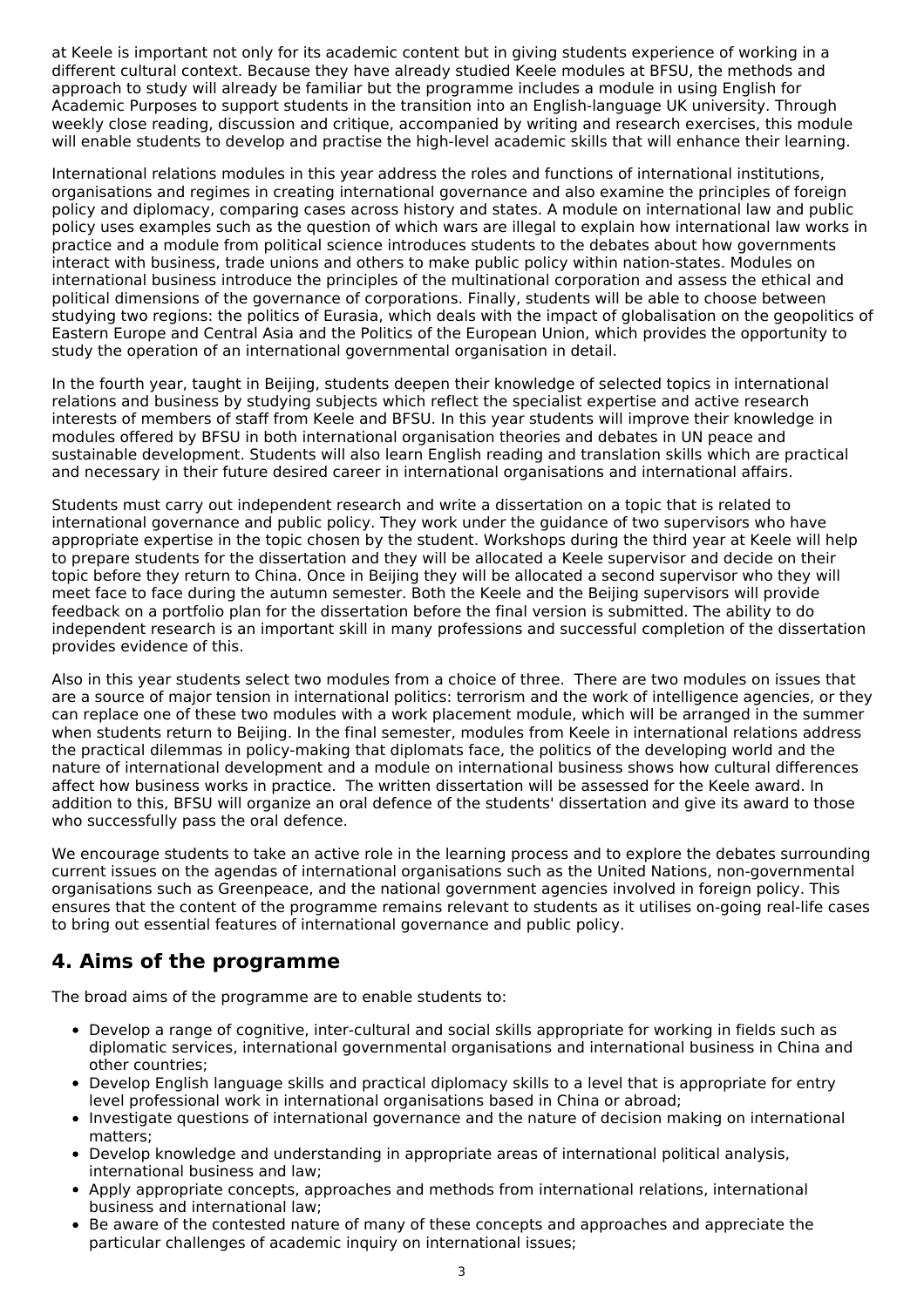Relate the academic study of international relations to international policy matters of public concern.

### **5. What you will learn**

The intended learning outcomes of the programme (what students should know, understand and be able to do at the end of the programme), can be described under the following headings:

- Subject knowledge and understanding
- Subject specific skills
- Key or transferable skills (including employability skills)

### **Subject knowledge and understanding**

Successful students will be able to:

- Appreciate the nature and significance of international governance practices and policy;
- Demonstrateknowledge and understanding of the origins and evolution of the international political system and the elements of continuity and change in it associated with accelerating globalisation;
- Understand key concepts from a range of theoretical approaches to the study of international relations, international business and international law;
- Apply concepts, theories and methods used in the study of international relations, international business and law to the analysis of policies, practices and issues in the global arena

### **Subject specific skills**

Successful students will be able to:

- Analyse and evaluate different interpretations of global political ideas, institutions, events and issues;
- Conduct and report on their own research using relevant concepts, suitable methods of investigation and appropriate techniques of scholarship from international relations, international business and law.

### **Key or transferable skills (including employability skills)**

Successful students will be able to:

- Apply the personal and inter-personal skills necessary for them to find a fulfilling and rewarding career and become informed and active citizens with a continuing interest in global issues;
- Use English and Mandarin at a level appropriate to working in a professional role in international organisations.

#### **Keele Graduate attributes**

Engagement with this programme will enable you to develop your intellectual, personal and professional capabilities. At Keele, we call these our ten Graduate Attributes and they include independent thinking, synthesizing information, creative problem solving, communicating clearly, and appreciating the social, environmental and global implications of your studies and activities. Our educational programme and learning environment is designed to help you to become a well-rounded graduate who is capable of making a positive and valued contribution in a complex and rapidly changing world.

By the time students complete the four years of this Honours Degree course, they will both understand the core debates in international governance and have developed specialist knowledge in the areas that most interest them. Furthermore, they have developed an extensive portfolio of skills, particularly suited to working in the international sphere. These skills aid students to succeed in the workforce and we expect graduates from this programme to have successful careers in field such as diplomacy, working in multinational corporations or for non-governmental organisations with an interest in international issues such as development or the environment. Further information about the Keele Graduate Attributes can be found here: <http://www.keele.ac.uk/journey/>

### **6. How is the programme taught?**

Learning and teaching methods used on the programme vary according to the subject matter and level of the module. They include the following:

- **Traditional lectures** where the lecturer provides students with a framework for reading and independent study. Most lecturers employ presentation software such as Microsoft PowerPoint, while sometimes also making use of video and audio presentations in the lecture hall.
- **Interactive learning** in large classes where students have the opportunity to work together in smaller groups, interact with the lecturer and reflect on their own learning.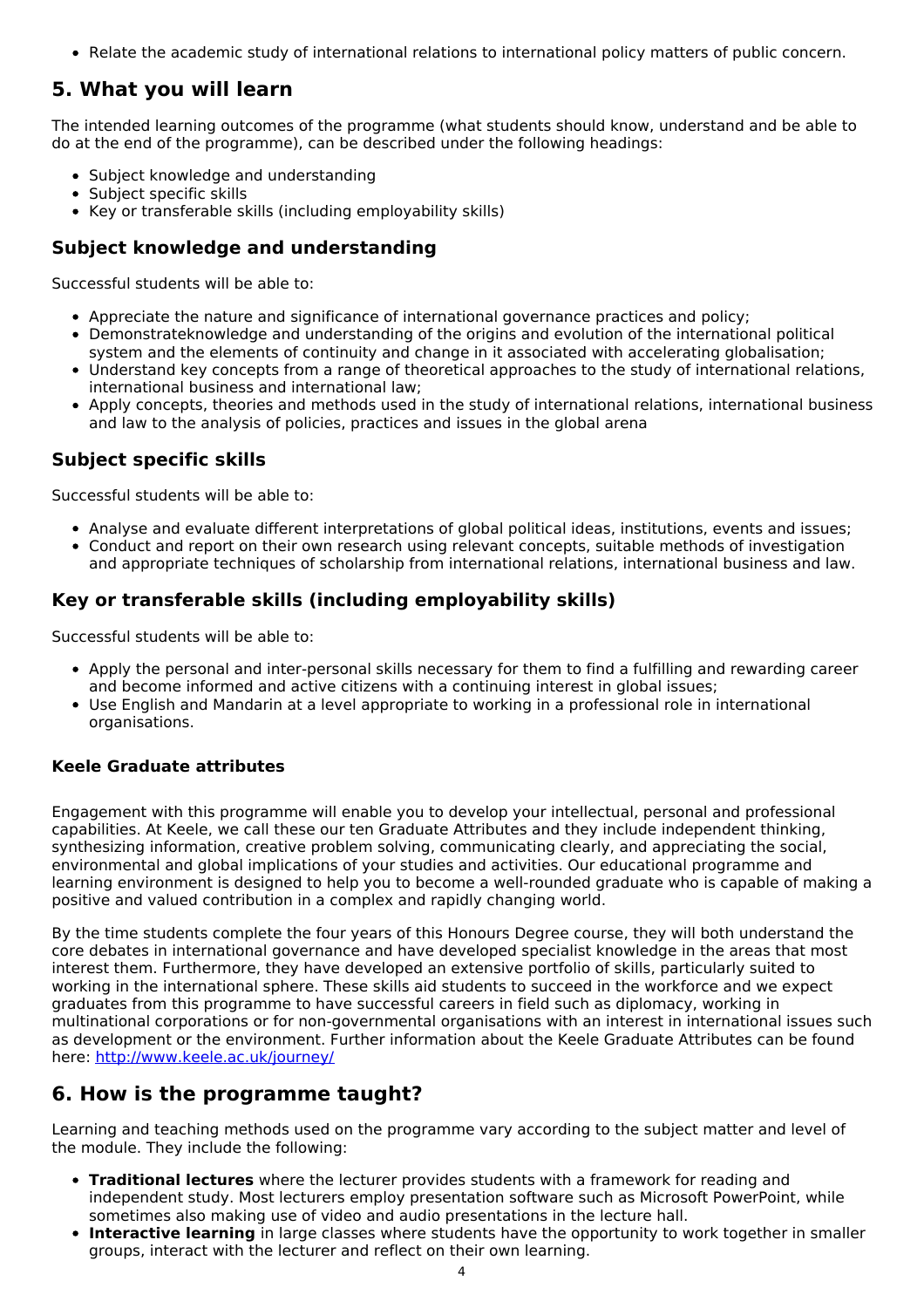- **Tutorials and seminars** in which key issues can be discussed in more depth. Students are expected to play a full part in, and occasionally to lead, these discussions, either individually, or as part of a small team. Some tutorials and seminars consist largely of presentations (from individual students or students working in small teams).
- **Independent study** based on directed reading from textbooks, research monographs, academic journals, official government publications, the printed media and appropriate sources deployed on the worldwide web.
- **Web-based learning** using the Virtual Learning Environment (VLE). The VLE is accessible to all students and provides easy access to a wide range of resources and research tools, and can be used as a platform for online discussions, quizzes and blogs.
- The **dissertation** in the final year provides the opportunity to receive training in designing a research project and then independently implementing it with supervision and support from a member of staff.

Apart from these formal activities, students are also provided with regular opportunities to talk through particular areas of difficulty, and any special learning needs they may have, with their Personal Tutors or module lecturers on a one-to-one basis.

These learning and teaching methods enable students to achieve the learning outcomes of the programme in a variety of ways. For example:

- **Lectures** and **independent study** allow students to gain a systematic understanding of key theoretical approaches to international governance and how they may be used in the course of seminars and tutorials to analyse a variety of contemporary international issues.
- **Seminars, tutorials and online discussions** provide opportunities for students to ask questions about, and suggest answers to, problems encountered in international governance, and to present their own ideas to members of staff and other students.
- **Interactive lectures, seminars, tutorials and web-based activities** encourage students to reflect on their own learning and take responsibility for its development by addressing areas of difficulty, perhaps by discussing them with their fellow students or by getting additional help from a member of staff.
- Undertaking a **research dissertation** with the support of an experienced and active researcher allows students to formulate relevant research questions and devise a feasible and ethically sound strategy for answering them.

### **7. Teaching Staff**

Three groups of staff teach on this programme: 1) staff from Keele University, who design and moderate all the Keele modules across the four years of the programme and teach the third year at Keele; 2) Keele Associate Tutors in China, who deliver the Keele modules taught in the first two and final years and 3) staff from Beijing Foreign Studies University who teach the state compulsory modules in the first year and the BFSU modules in the second and fourth years.

Keele modules are co-ordinated in Beijing by internationally qualified academic staff, recognised for their expertise in the areas of International Relations, Politics, Management, International Law and English for Academic Purposes. Staff teaching on this programme are associate tutors of Keele University and attached to Keele's School of Social, Political and Global Studies, Keele Business School (KBS), the Language Centre and the School of Law. The BFSU modules will be taught by staff from the School of International Relations and Diplomacy, who all have rich experience in both teaching and research at both undergraduate and graduate level. All BFSU teaching staff in this programme have education or learning experience overseas and are able to teach either in English or bilingually.

All English Language teachers based at Keele are qualified to British Council Accreditation TEFLQ level. The English Language Programme Director based in China will also be qualified to TEFLQ level; English Language teachers based in China will be qualified to British Council TEFLI level as an absolute minimum.

The teaching staff at both universities is comprised of professors, senior lecturers and lecturers. Nearly all members of staff have doctorates (PhDs or the equivalent) in international relations, management, law or a closely related subject in the social sciences. They are almost all active researchers whose work across many different aspects of international governance and public policy has been widely published in books, research monographs and leading international journals. The work of some members of current staff has been used directly in shaping policy in their areas of expertise at the national and international levels.

Both Keele University and BFSU will attempt to minimise changes to core teaching teams. Delivery of the programme depends on having a sufficient number of staff with the relevant expertise to ensure that the programme is taught to the appropriate academic standard. Staff turnover, for example where key members of staff leave, fall ill or go on research leave, may result in changes to the programme's content. Keele University and BFSU will endeavour to ensure that any impact on students is limited if such changes occur.

# **8. What is the structure of the Programme?**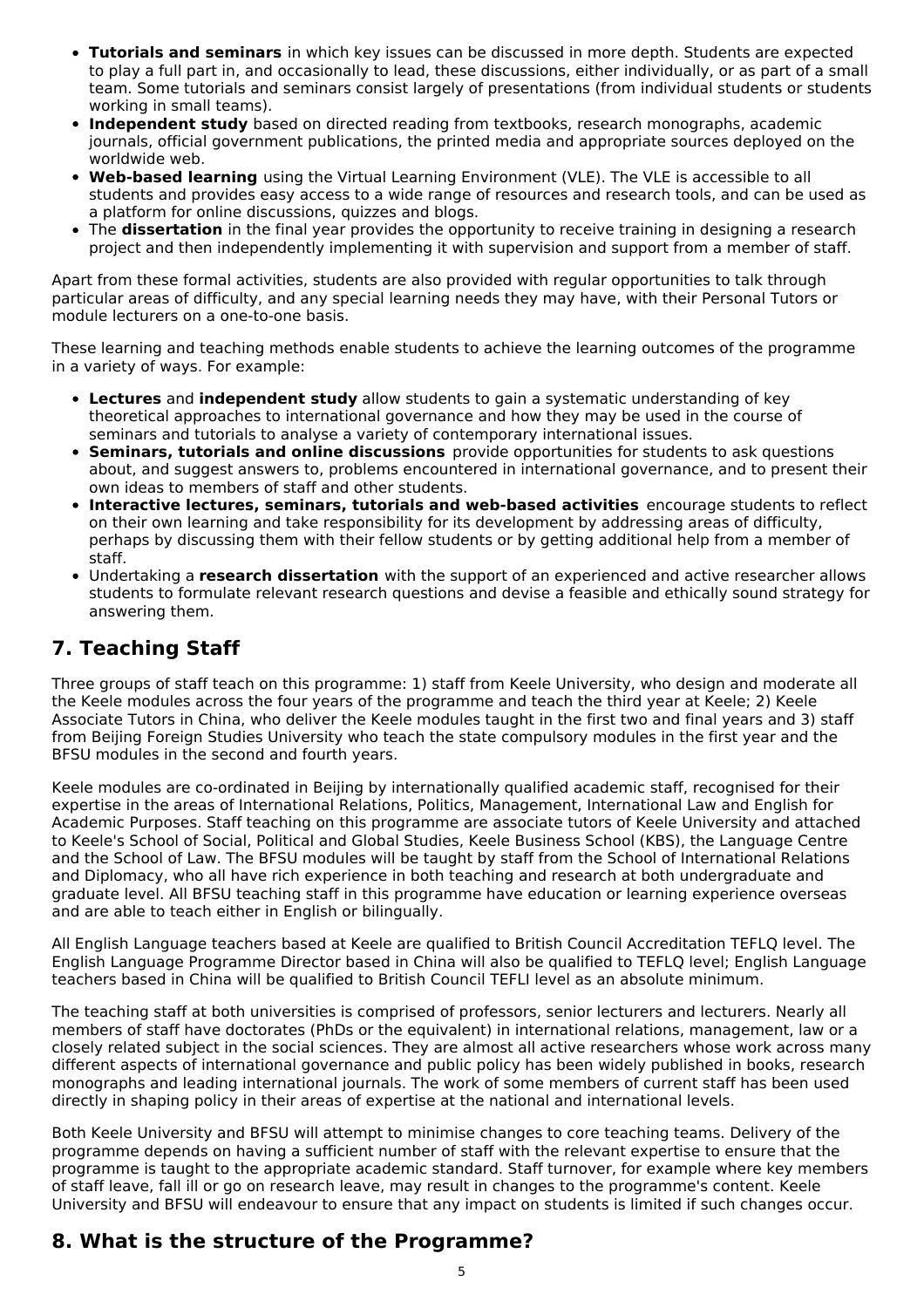The academic year runs from September to June and is divided into two semesters at both universities.

At BFSU you can generally expect to attend scheduled teaching sessions between the beginning of September and end of December, with examinations in January, followed by a winter vacation (including Chinese New Year). The second semester teaching begins in early March and finishes in June, followed by examinations.

At Keele, the schedule for the first semester is similar to BFSU, beginning in late September with teaching until mid-December and examinations in January. The second semester usually begins in the fourth week in January with nine or ten weeks of teaching before an Easter vacation and then two or three weeks of teaching in late April and May. This is followed by an examination period in May.

Our degree courses are organised into modules. Each module is usually a self-contained unit of study and each is usually assessed separately with the award of credits on the basis of 1 credit  $= 10$  hours of student effort.Students must complete 480 credits across the four years with 120 credits in each year.

There are three types of module delivered as part of your programme. They are:

- Compulsory credit bearing modules a module that you are required to study on this course;
- Optional modules these allow you some limited choice of what to study from a list of modules (in the third and fourth year of the programme).
- State compulsory modules, which do not carry Keele credits. These are studied in the first year. Examples include: Moral and Legal Education; Contemporary History of China; Basics of Marxism; Socialist Theories with Chinese Characteristics and Mao's Thoughts; Physical Education.

An outline of the structure of the programme is provided in the tables below. The brackets indicate which university teaches the module.

For further information on the content of modules currently offered by Keele see: [https://www.keele.ac.uk/recordsandexams/modulecatalogue/](http://https//www.keele.ac.uk/recordsandexams/modulecatalogue/)

| Year                   |                   | <b>Optional</b> |     | <b>Electives</b> |     |
|------------------------|-------------------|-----------------|-----|------------------|-----|
|                        | <b>Compulsory</b> | Min             | Max | Min              | Max |
| <b>Foundation Year</b> | 120               | 0               | 0   | 0                | 0   |
| Level 4                | 118               | 0               | 0   | 0                | 0   |
| Level 5                | 105               | 15              | 15  | 0                | 0   |
| Level 6                | 88                | 45              | 45  | 0                | 0   |

### **Module Lists**

#### **Foundation Year**

| <b>Compulsory modules</b>         | <b>Module Code</b> | <b>Credits</b> | <b>Period</b> |
|-----------------------------------|--------------------|----------------|---------------|
| <b>Business and Management</b>    | BFS-00001          | 15             | Semester 1    |
| General English                   | ENL-00068          | 30             | Semester 1-2  |
| Academic English Proficiency      | ENL-00069          | 30             | Semester 1-2  |
| Academic Study and Seminar Skills | ENL-00074          | 30             | Semester 1-2  |
| <b>Global Political Sociology</b> | BFS-00002          | 15             | Semester 2    |

plus Chinese State compulsory modules (non-credit bearing)

#### **Level 4**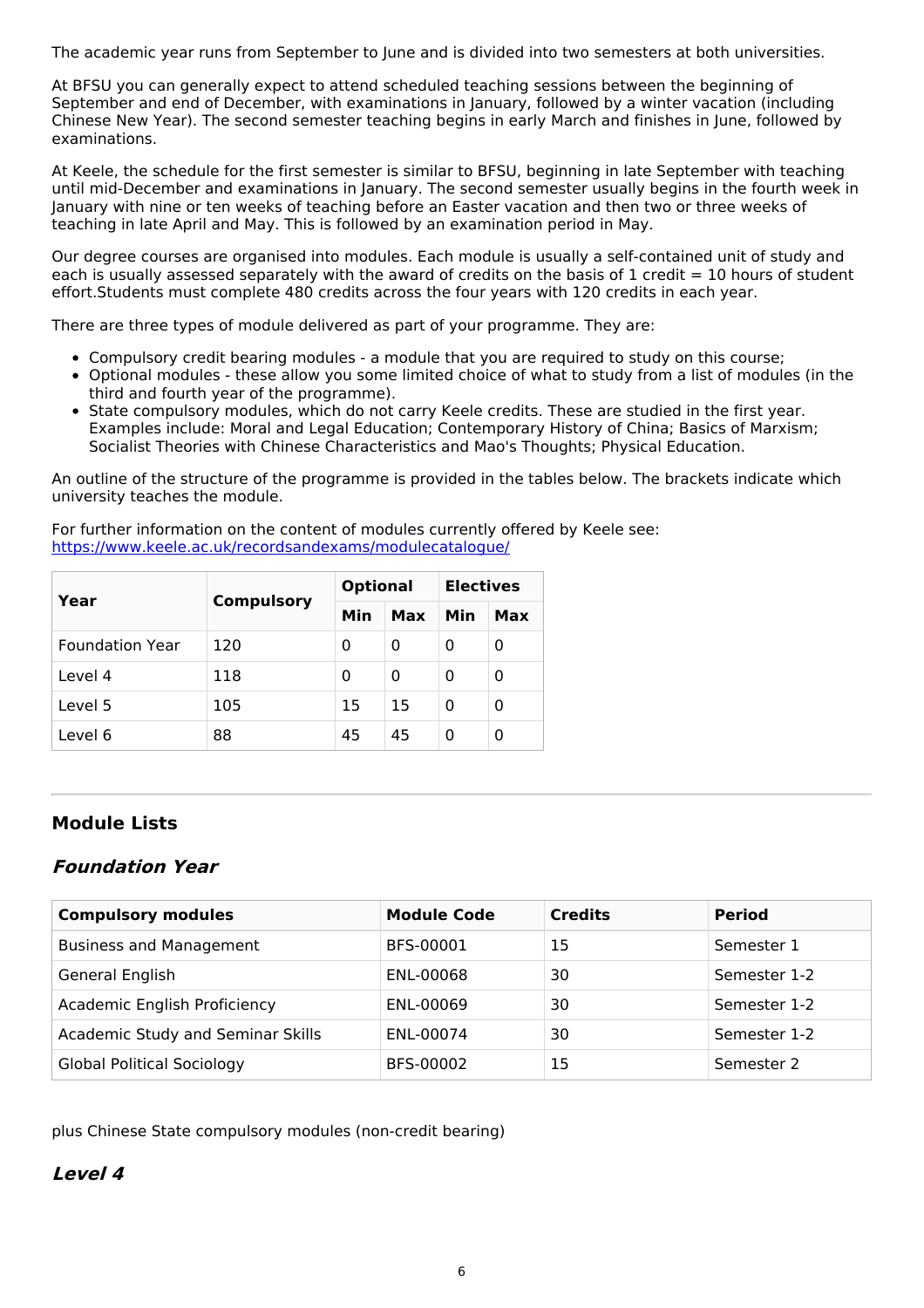| <b>Compulsory modules</b>                                              | <b>Module Code</b> | <b>Credits</b> | <b>Period</b> |
|------------------------------------------------------------------------|--------------------|----------------|---------------|
| Chinese Diplomacy and Foreign Policy                                   | BFS-10001          | 7              | Semester 1    |
| Introduction to Political Science                                      | BFS-10007          | 7              | Semester 1    |
| <b>Global Business Environment</b>                                     | MAN-10022          | 15             | Semester 1    |
| Introduction to International Relations                                | PIR-10041          | 15             | Semester 1    |
| Introduction to Global Political Economy<br>(GPE)                      | PIR-10058          | 15             | Semester 1    |
| <b>Chinese Political Thinking</b>                                      | BFS-10003          | 7              | Semester 2    |
| Contemporary Chinese Government and<br><b>Politics</b>                 | BFS-10009          | 7              | Semester 2    |
| Academic English for International<br>Governance 1                     | ENL-10044          | 15             | Semester 2    |
| Introduction to International Business                                 | MAN-10023          | 15             | Semester 2    |
| The Changing World: A History of<br>International Relations since 1945 | PIR-10043          | 15             | Semester 2    |

NB that under c.6 credits listed as 7 are in fact 7.5

#### **Level 5**

| <b>Compulsory modules</b>                                | <b>Module Code</b> | <b>Credits</b> | <b>Period</b> |
|----------------------------------------------------------|--------------------|----------------|---------------|
| Academic English for International<br>Governance 2       | ENL-20005          | 15             | Semester 1    |
| Introduction to Public International Law                 | LAW-20034          | 15             | Semester 1    |
| Managing in the Multinational Corporation                | MAN-20084          | 15             | Semester 1    |
| International Organisation: Mitigating<br>Anarchy        | PIR-20085          | 15             | Semester 1    |
| <b>Corporate Governance and Social</b><br>Responsibility | MAN-20082          | 15             | Semester 2    |
| Why Policy Changes                                       | PIR-20068          | 15             | Semester 2    |
| Foreign Policy                                           | PIR-20090          | 15             | Semester 2    |

| <b>Optional modules</b>                                                               | <b>Module Code</b> | <b>Credits</b> | <b>Period</b> |
|---------------------------------------------------------------------------------------|--------------------|----------------|---------------|
| INTERNATIONAL RELATIONS OF EURASIA:<br>Challenges of Globalisation and<br>Geopolitics | PIR-20062          | 15             | Semester 2    |
| <b>Environmental Politics and Policy</b>                                              | PIR-20067          | 15             | Semester 2    |
| Understanding Contemporary South Asia                                                 | PIR-20096          | 15             | Semester 2    |

In Semester 2, either a) International Relations of Eurasia: Challenges of Globalisation and Geopolitics (PIR-20062); b) The Politics of the European Union (PIR-20081) or c) Understanding Contemporary South Asia (PIR-20096)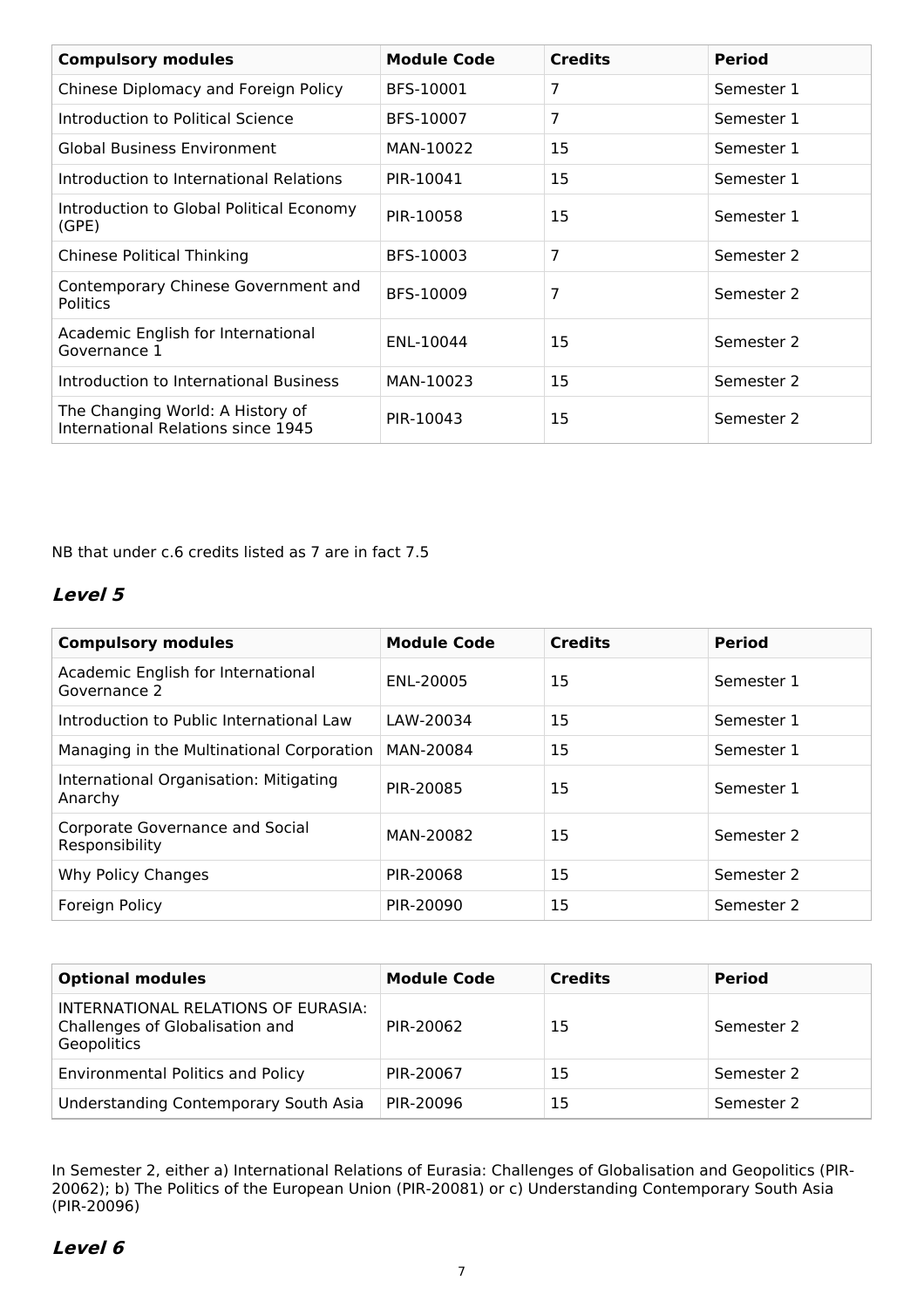| <b>Compulsory modules</b>                                               | <b>Module Code</b> | <b>Credits</b> | <b>Period</b> |
|-------------------------------------------------------------------------|--------------------|----------------|---------------|
| International Organisation: Theory                                      | BFS-30002          | 7              | Semester 1    |
| Classic Readings of International<br><b>Relations</b>                   | BFS-30003          | 7              | Semester 1    |
| Dissertation in International Governance<br>and Public Policy           | BFS-30006          | 15             | Semester 1    |
| UN Peace Operations and Sustainable<br>Development: Theory and Practice | BFS-30004          | 7              | Semester 2    |
| Diplomatic Translation in Practice                                      | BFS-30005          | 7              | Semester 2    |
| <b>Comparative Business Cultures</b>                                    | MAN-30056          | 15             | Semester 2    |
| Politics of Development                                                 | PIR-30147          | 15             | Semester 2    |
| Diplomacy: Theory and Practice                                          | PIR-30153          | 15             | Semester 2    |

| <b>Optional modules</b>                                                    | <b>Module Code</b> | <b>Credits</b> | <b>Period</b> |
|----------------------------------------------------------------------------|--------------------|----------------|---------------|
| Work Experience                                                            | BFS-30001          | 15             | Semester 1    |
| The Missing Dimension: Conspiracies,<br>Spying and International Relations | PIR-30025          | 15             | Semester 1    |
| Global Governance of Peace and Security                                    | PIR-30164          | 15             | Semester 1    |

Of the optional module in Semester 1, please pick two from: a) The Missing Dimension: Conspiracy, Spying and International Relations (PIR-30025), b) Global Governance of Peace and Security (PIR-30164) or c) Work Experience/Internship (BFS-30001)

### **9. Final and intermediate awards**

Credits required for each level of academic award are as follows:

| <b>Honours Degree</b>                                   | 480<br>credits | You will require at least 120 credits each at Levels 3, 4,<br>5 and $6$ |
|---------------------------------------------------------|----------------|-------------------------------------------------------------------------|
| <b>Diploma in Higher Education</b>                      | 360<br>credits | You will require at least 120 credits each at Levels 3, 4<br>and 5      |
| <b>Certificate in Higher Education</b>                  | 240<br>credits | You will require at least 120 credits each at Levels 3 and<br>4         |
| <b>Certificate in Foundation Year</b><br><b>Studies</b> | 120<br>credits | You will require at least 120 credits at Level 3                        |

**In addition to the above, students must pass additional non-Keele credit bearing modules as required by the Chinese Ministry of Education. Details of these modules are provided by BFSU.**

The degree classification will be based on marks from the final two years of the programme, using only the marks identified in this programme specification as Keele University modules.

### **10. How is the Programme Assessed?**

The wide variety of assessment methods used reflects the broad range of knowledge and skills that are developed as students progress through the degree programme. Teaching staff pay particular attention to specifying clear assessment criteria and providing timely, regular and constructive feedback that helps to clarify things students did not understand and help them to improve their performance. Keele will set the assessment for the Keele modules and BFSU modules will set the assessment for the BFSU modules. The following list is representative of the variety of assessment methods used on this programme:

**Unseen Examinations** test students' knowledge of the relevant aspects of each subject. Examinations require students to answer questions by writing a number of short essays.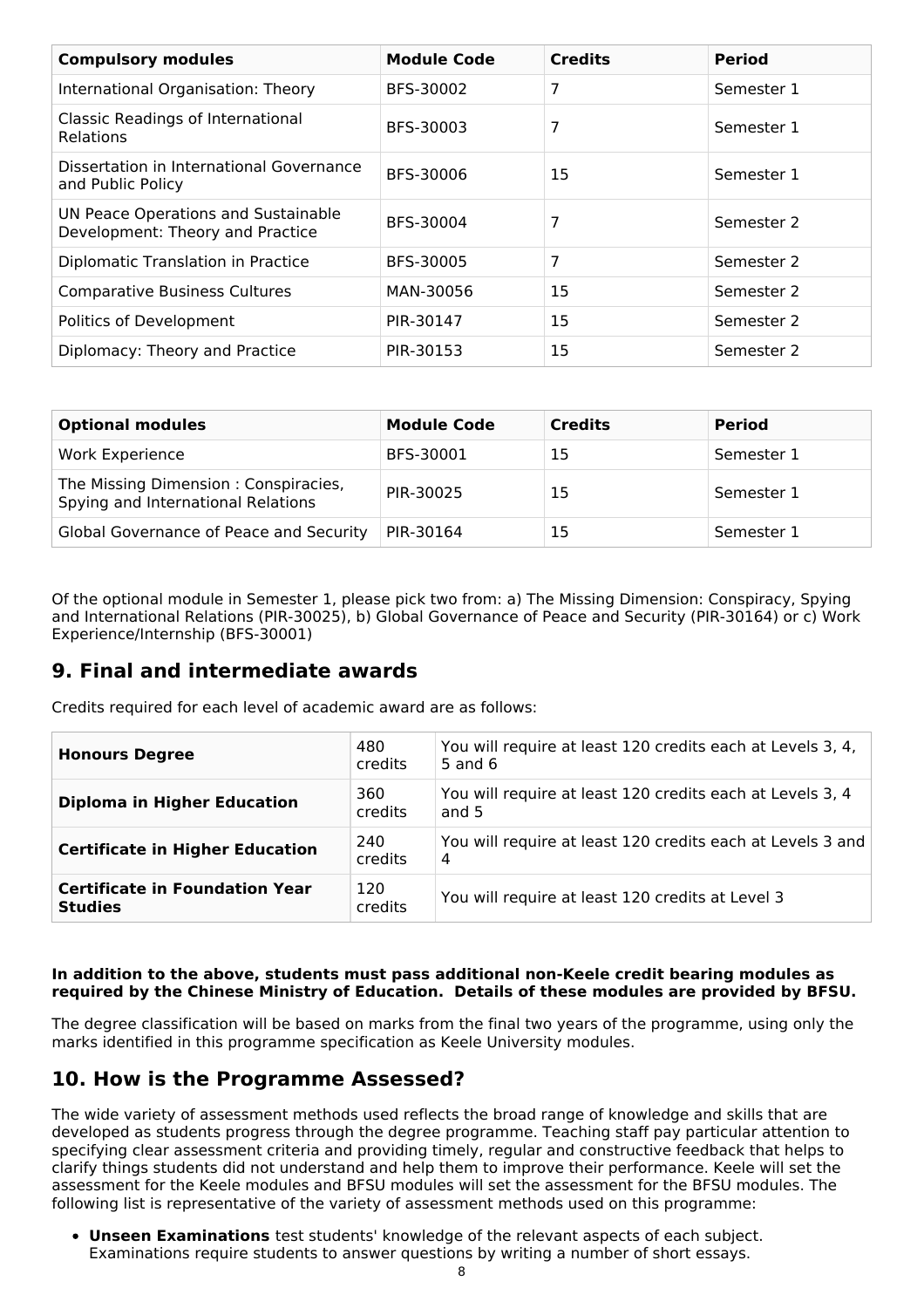- **Essays** test the quality and application of subject knowledge. In addition they allow students to demonstrate their ability to carry out basic bibliographic research and to communicate their ideas effectively in writing in an appropriate scholarly style using the Harvard system of referencing.
- **Reviews** and **Critiques** of other scholars' work test students' ability to identify and summarise the key points of a text and to evaluate the quality of arguments and the evidence used to support them.
- **Bibliographic Exercises** require students critically to evaluate the arguments of scholars in addition to summarising the key points of specific texts as they assemble a short annotated bibliography of published materials that they judge to be especially useful in addressing a set question or solving a particular problem.
- **Research Design Projects and Associated Research Papers** allow students to demonstrate their ability to formulate a research question and identify an appropriate research methodology as part of the task of designing and implementing a research strategy to enable them to address the research question effectively.
- **Oral Presentations and Group Presentations** assess students' subject knowledge and understanding, as well as their ability to communicate what they know orally and visually. When delivered by groups of students, they also test students' ability to work effectively as members of a team.
- **Portfolios** may consist of a range of different pieces of work while usually also including evidence of students' critical reflection on the development of their own learning.

Marks are awarded for summative assessments designed to assess students' achievement of learning outcomes. Students will also be assessed formatively to enable them to monitor their own progress and to assist staff in identifying and addressing any specific learning needs. Feedback, including guidance on how students can improve the quality of their work, is also provided on all summative assessments and more informally in the course of tutorial and seminar discussions.All summative assessment on Keele modules will be moderated and overseen by the module coordinator or another appropriately qualified member of staff at Keele University. This includes the work assessed in the first two years and the final year when modules are taught by Keele-employed staff in China.

# **11. Contact Time and Expected Workload**

Undergraduate courses at Keele contain an element of module choice; therefore, individual students will experience a different mix of contact time and assessment types dependent upon their own individual choice of modules.

# **12. Accreditation**

This programme is not professionally accredited.

# **13. University Regulations**

Keele University's and BFSU's general academic regulations form the framework for learning, teaching and assessment and other aspects of the student experience on this programme. As students on this joint programme will be enrolled at both universities, a bespoke set of programme regulations applies which is set out in more detail in the Student Handbook which will be provided for every student at the start of their studies.

The two key deviations from Keele's general academic regulations include (i) specific English language requirements whereby in addition to the progression requirements set out in Regulation 1A.11.2, students wishing to progress to Level 5 of the programme, delivered at Keele campus, will be required to meet the English language requirements equivalent to IELTS 6.0 at the end of the relevant module in order to remain on the programme; (ii) modified condonement rules whereby to progress to their next level of study, students are required to pass 120 credits, which can include condonement of up to 15 credits at each level.

# **14. Additional Costs**

| <b>Activity</b>                     | <b>Estimated Cost (based on 2017 prices)</b> |
|-------------------------------------|----------------------------------------------|
| ' UK Visa Cost                      | approx. CNY 5,932                            |
| Living expenses for Year 3 at Keele | approx. £12,180                              |
| Return Travel to the UK for Year 3  | approx. CNY 3,635                            |

\* students who do not reach the required English language proficiency at the end of Year 2 may be required to undertake a pre-sessional English course at Keele at their own expense. Under the UKVI requirements students who need to undertake a Pre Sessional English course will require a UKVI IELTS (SELT) and have to